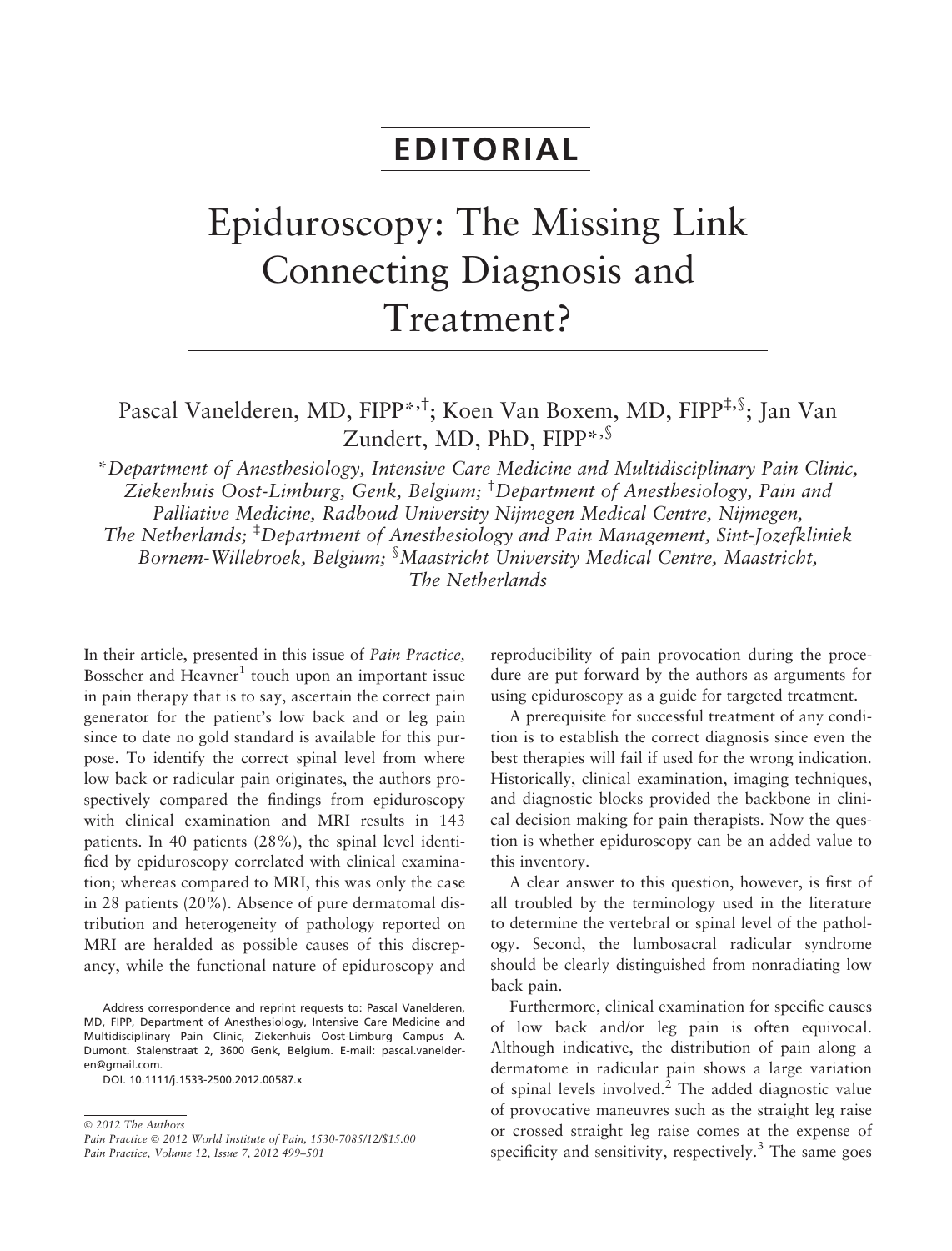for clinical examination in specific causes of low back pain. Revel's criteria  $4$  for diagnosing facetogenic low back pain could not be reproduced in a subsequent study, $5$  whereas for discogenic pain no clinical signs have been put forward. Sacroiliac joint pain is the only condition where 3 or more positive provocative tests bestow a good sensitivity (78%) and specificity  $(94\%)$ .<sup>6</sup>

Over the past decades, new imaging techniques offered higher spatial and contrast resolution in the spine thus providing the ability to distinguish anatomically normal from abnormal or degenerated structures. Although the value of CT scan or magnetic resonance imaging is indisputable in the assessment of red flags related to back pain, imaging techniques failed to reliably confirm abnormal or degenerated facet or sacroiliac joints as a cause of low back pain in response to diagnostic blocks.<sup>7–9</sup> Another good example is the presence of postoperative epidural fibrosis: roughly as many radiological studies confirm it to be the cause of failed back surgery syndrome  $10,11$  as there are studies that refute it.<sup>12,13</sup> Moreover, in another study, Bosscher and Heavner<sup>14</sup> demonstrated that the diagnosis of epidural fibrosis on MRI was correct only 16.1% when compared to epiduroscopy.

In view of these data, there is a strong need for improved diagnostics in low back and leg pain. Epiduroscopy offers the advantage of visually identifying structures in the epidural space. Moreover, the patient can report if the pain elicited by probing epidural structures is concordant with his daily pain sensation. This functional nature of a test to diagnose painful nerve roots seems rational, looking at the experimental evidence for the distribution of radicular pain signals.<sup>15</sup> Reproducing the patient's paresthesia with a radiofrequency generator was the most reliable in localizing the affected dermatome.<sup>16</sup>

However, a few words of caution are in order. Although identifying the spinal level responsible for reproducing the patient's pain during epiduroscopy, Bosscher, and Heavner did not mention which epidural structures were responsible for pain generation (eg, facet joints, discs, nerve roots, etc.). It would have been helpful if the authors also stated the spinal structure they probed to reproduce the patient's pain and compared this with the probable diagnosis according to clinical examination and MRI findings. Diagnostic blocks, although hampered by false positive and negative results, still represent the benchmark for diagnosing most causes of low back and leg pain and the

findings during epiduroscopy need to be confirmed against it. Finally, there is a certain amount of overlap between true radicular pain and pseudoradicular pain caused by facetogenic, discogenic, or sacroiliac joint pain irradiating into the leg.<sup>17–20</sup> Therefore, pain from probing these structures might be mistaken for radicular pain.

In conclusion, every technique used to establish a diagnosis in pain therapy has its disadvantages or shortcomings. Therefore, the pain physician should not rely on one particular feature to ascertain the cause of pain but rather look at the bigger picture and determine whether there is conformity between clinical presentation, imaging results, diagnostic blocks and eventually epiduroscopy to ascertain the cause of the patient's pain.

## **REFERENCES**

1. Bosscher HA, Heavner JE. Diagnosis of the vertebral level from which low back or leg pain originates. a comparison of clinical evaluation, MRI and epiduroscopy. Pain Pract. 2012;12:506–512.

2. Nitta H, Tajima T, Sugiyama H, Moriyama A. Study on dermatomes by means of selective lumbar spinal nerve block. Spine (Phila Pa 1976). 1993;18:1782–1786.

3. Deville WL, van der Windt DA, Dzaferagic A, et al. The test of Lasegue: systematic review of the accuracy in diagnosing herniated discs. Spine (Phila Pa 1976). 2000;25:1140–1147.

4. Revel M, Poiraudeau S, Auleley GR, Payan C, Denke A, Nguyen M. Capacity of the clinical picture to characterize low back pain relieved by facet joint anesthesia. Proposed criteria to identify patients with painful facet joints. Spine (Phila Pa 1976). 1998;23:1972–1976;discussion 1977.

5. Laslett M, Oberg B, Aprill CN, McDonald B. Zygapophysial joint blocks in chronic low back pain: a test of Revel's model as a screening test. BMC Musculoskelet Disord. 2004;5:43.

6. van der Wurff P, Buijs EJ, Groen GJ. A multitest regimen of pain provocation tests as an aid to reduce unnecessary minimally invasive sacroiliac joint procedures. Arch Phys Med Rehabil. 2006;87:10–14.

7. Fairbank JC, Park WM, McCall IW, O'Brien JP. Apophyseal injection of local anesthetic as a diagnostic aid in primary low-back pain syndromes. Spine (Phila Pa 1976). 1981;6:598–605.

8. Hansen HC, McKenzie-Brown AM, Cohen SP, Swicegood JR, Colson JD, Manchikanti L. Sacroiliac joint interventions: a systematic review. Pain Phys. 2007;10:165–184.

9. Jackson RP, Jacobs RR, Montesano PX. 1988 Volvo award in clinical sciences. Facet joint injection in low-back